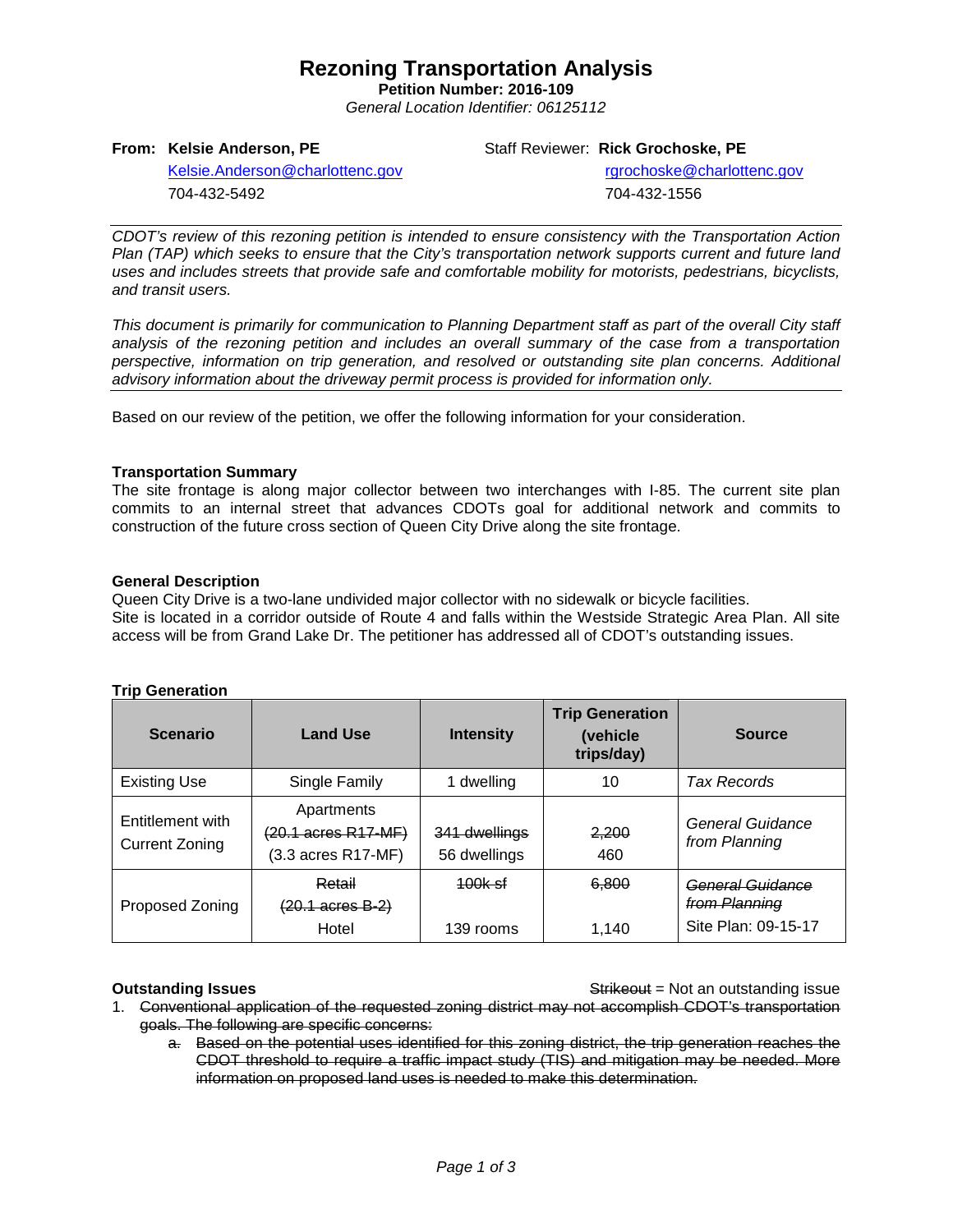# **Rezoning Transportation Analysis**

**Petition Number: 2016-109**

*General Location Identifier: 06125112*

The existing conditional note 4.C. is unacceptable. The petition should submit a detailed breakdown of potential uses.

- b. It cannot be confirmed that north-south and east-west street connections will be implemented to achieve the desired street network envisioned for a Corridor.
- 2. NCDOT will need to review and comment regarding the subject petition. The petitioner should contact Ms. Wendy Taylor with NCDOT at 704-523-0000 to determine if a traffic impact study (TIS) will be required as a condition of the driveway permit to access this State maintained facility.
- 3. The petitioner needs to revise the site plan and add a conditional note for the internal streets
	- a. Specify when the street will be constructed (see comment 6)
	- b. Revise to office/commercial wide street typical section (i.e. CLDSM U-05B) for all proposed office/commercial streets serving Parcels No. 1, 2, 3.
- 4. The petitioner needs to revise the site plan and add a conditional note for Queen City Drive
	- a. The curb along the site's frontage needs to be generally 17.5' as measured from the street's existing centerline to accommodate the half-section for the collector street designation.
	- b. A 150<sup>'</sup> eastbound left turn lane with appropriate bay taper is needed at Grand Lake Dr.; therefore an additional 11' is need in this area, due to asymmetric widening to the north.
- 5. The petitioner should revise the site plan to add a conditional note specifying dedication and fee simple conveyance of all rights-of-way to the City/NCDOT before the site's first building certificate of occupancy is issued. CDOT requests right of way set at 2' behind back of sidewalk.
- 6. The petitioner should revise the site plan to add a note specifying all transportation improvements will be constructed and approved before the site's first building certificate of occupancy is issued or phased per the site's development plan.
- 7. The petitioner should revise the site plan to remove the proposed site driveway on Queen City Dr. The proposed two site driveways on Grand Lake Dr. can adequately serve the site.
- 8. The petitioner should revise the site plan and add a conditional transportation note that states: Grand Lake Dr. will be extended and stub to the Parcel No. 06125112 northern property line with any further development within Parcel No. 06125112.

### **Advisory Information**

The following are requirements of the developer that must be satisfied prior to driveway permit approval. We recommend that the petitioner reflect these on the rezoning plan as-appropriate.

- 1. According to the City of Charlotte's Driveway Regulations, CDOT has the authority to regulate/approve all private street/driveway and public street connections to the right-of-way of a street under the regulatory jurisdiction of the City of Charlotte.
- 2. Adequate sight triangles must be reserved at the existing/proposed street entrance(s). Two 35' x 35' sight triangles (and two 10' x 70' sight triangles on North Carolina Department of Transportation on NCDOT maintained streets) are required for the entrance(s) to meet requirements. All proposed trees, berms, walls, fences, and/or identification signs must not interfere with sight distance at the entrance(s). Such items should be identified on the site plan.
- 3. The proposed driveway connection(s) to public streets will require a driveway permit(s) to be submitted to CDOT (and the North Carolina Department of Transportation on NCDOT maintained streets) for review and approval. The exact driveway location(s) and type/width of the driveway(s) will be determined by CDOT during the driveway permit process. The locations of the driveway(s) shown on the site plan are subject to change in order to align with driveway(s) on the opposite side of the street and comply with City Driveway Regulations and the City Tree Ordinance.
- 4. All proposed commercial driveway connections to a future public street will require a driveway permit to be submitted to CDOT for review and approval.
- 5. Any fence or wall constructed along or adjacent to any sidewalk or street right-of-way requires a certificate issued by CDOT.
- 6. A Right-of-Way Encroachment Agreement is required for the installation of any non-standard item(s) (irrigation systems, decorative concrete pavement, brick pavers, etc.) within a proposed/existing City maintained street right-of-way by a private individual, group, business, or homeowner's/business association. An encroachment agreement must be approved by CDOT prior to the